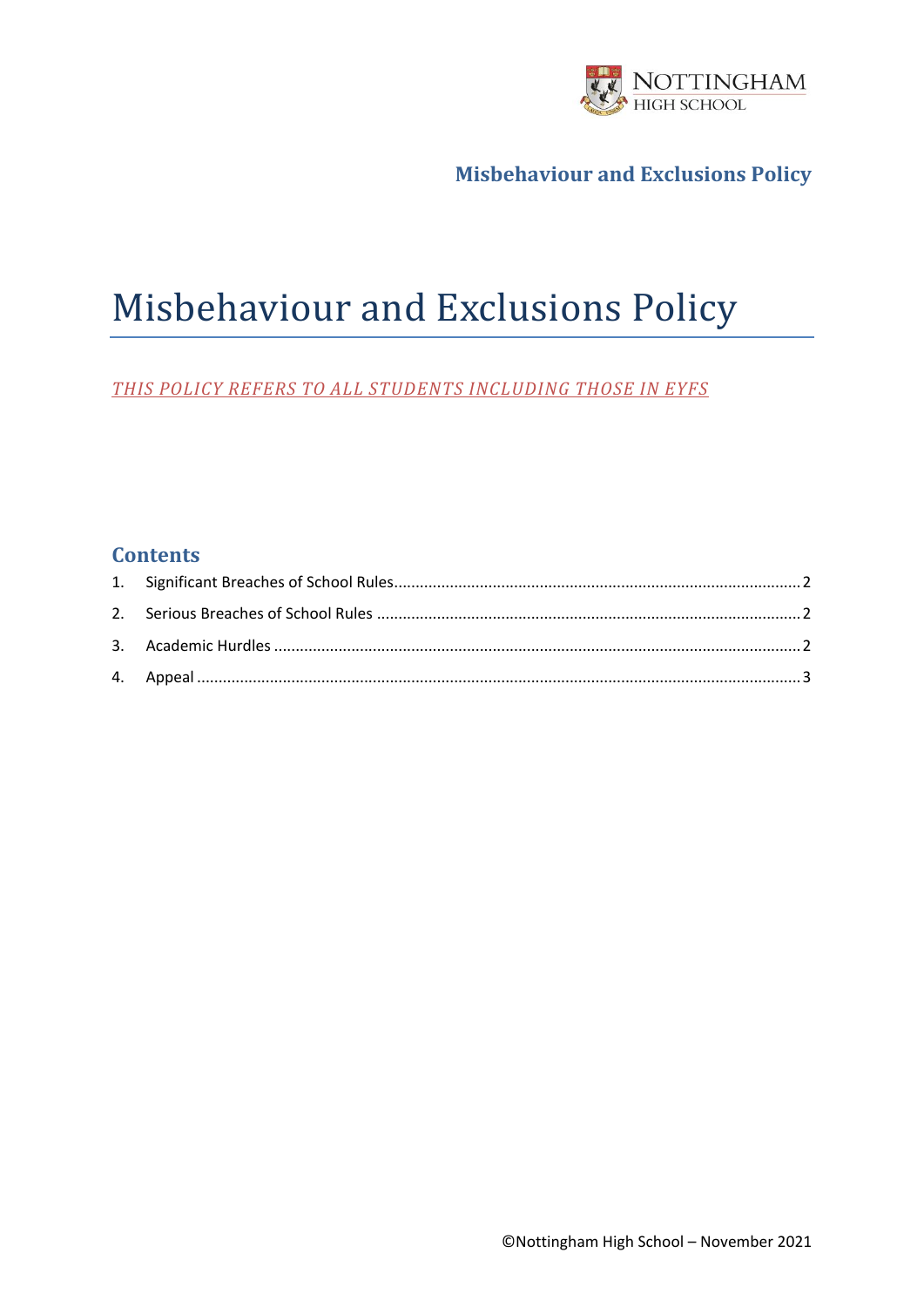

#### **Misbehaviour and Exclusions Policy**

The School has a clear response to student misbehaviour that can be found in detail in its Senior School 'Behaviour and Discipline Policy' and its Infant and Junior School 'Promoting Good Behaviour Policy'. At Nottingham High School we believe in rewarding good behaviour but also acknowledge that a system of sanctions is needed to promote good order, as well as the School's wider aims and ethos.

The full range of sanctions for breaches of School Rules can be found in the Senior School Behaviour and Discipline Policy and the Infant and Junior School 'Promoting Good Behaviour Policy', both of which are available on the School website.

### <span id="page-1-0"></span>**1. Significant Breaches of School Rules**

The Headmaster, the Head of the Infant and Junior School and the Senior School Deputies (after consultation with the Headmaster) have the authority to suspend a student. Suspension from School [usually for two days] is the sanction used for extremely serious 'one-off' offences or as a last chance for a particular type of behaviour. When a student is suspended the parent(s) will be required to attend a virtual or face-to-face meeting to discuss the details. Following the meeting, the parent(s) will be sent the details of the suspension by letter and a copy will be put in the student's file. During the suspension the student will be set work to aid his or her progress out of School.

Suspension is often followed by a specified period of formal probation (details can be found in the Senior School Behaviour and Discipline policy), which must be passed. Repeat offences of the same type for which a suspension has been imposed lead to permanent exclusion.

### <span id="page-1-1"></span>**2. Serious Breaches of School Rules**

Very occasionally the Headmaster may, at his absolute discretion, permanently exclude or require the removal of a student from the School if he considers the student's attendance, influence on others, progress or behaviour (including behaviour outside School) to have been wholly unsatisfactory.

During this process the parent(s) will be required to attend a meeting with the Headmaster and will then be required to remove their child from the School premises immediately. A letter will then be sent to the parent(s) making it clear that their child is no longer a student at Nottingham High School.

### <span id="page-1-2"></span>**3. Academic Hurdles**

Students in Year 11 may be given academic and/or behavioural targets that they need to meet in order to return to the Sixth Form at the High School. If these targets are not met the student will not be able to return to the Sixth Form. Such targets will normally be set during the Autumn Term of Year